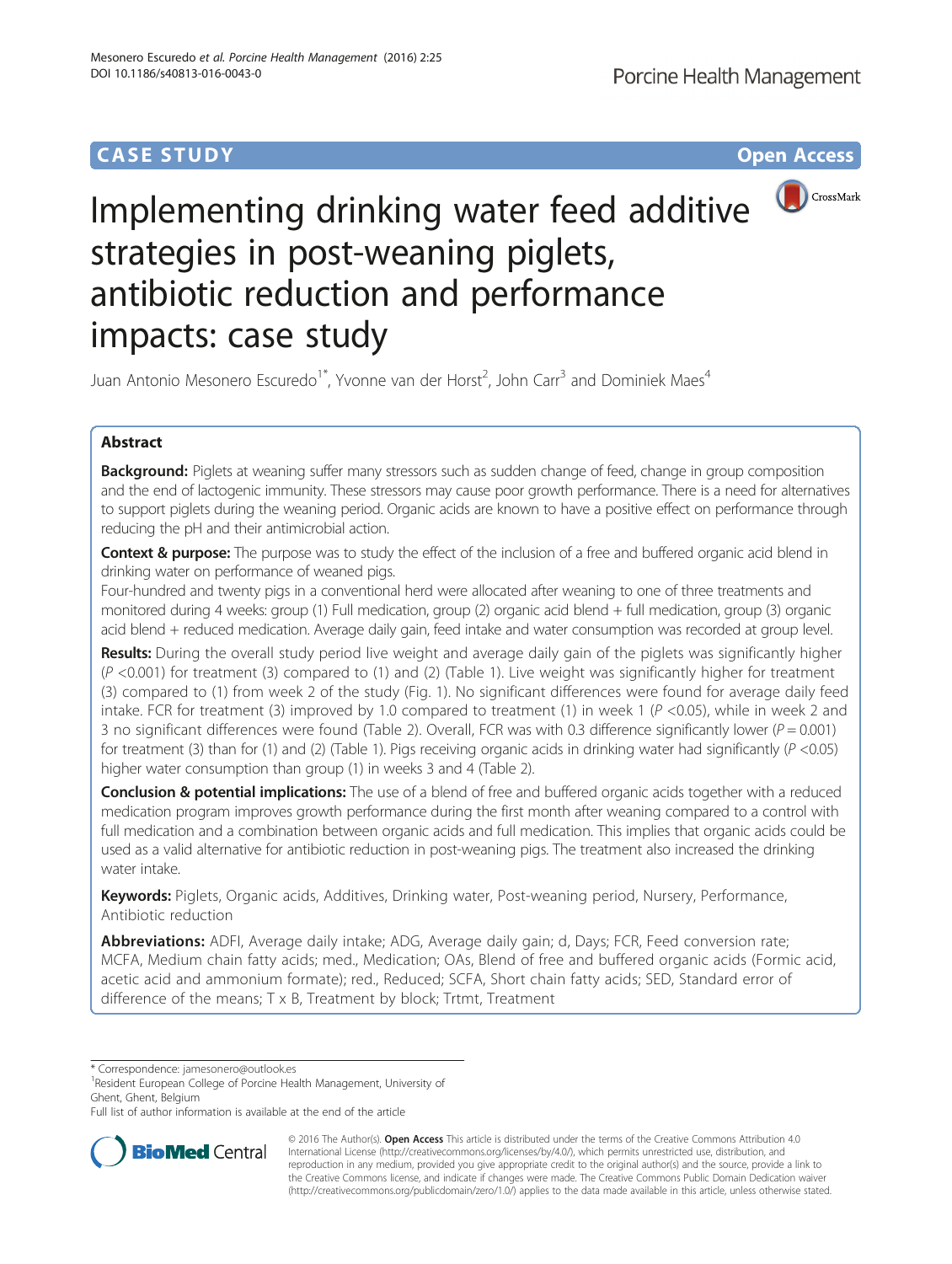## Background

Weaned piglets are exposed to many stressors, such as abrupt change of feed, change in group composition and the end of lactogenic immunity [\[11,](#page-6-0) [20\]](#page-7-0). As a consequence, malabsorption problems might occur resulting in poor growth performance and increased mortality. Antimicrobials have been used for more than 50 years to increase growth performance and to prevent piglet diseases after weaning [\[7](#page-6-0), [10\]](#page-6-0). The increasing resistance of bacteria against antibiotics has resulted in a ban on antibiotic growth promoters in feed in the European Union in 2006 (EU Regulation 1831/2003) and several programs have been developed worldwide until today to reduce the clinical application of antibiotics. This has urged the need for alternatives which have antibacterial and growth promoting effects, without inducing resistance.

Organic acids have been shown as viable growth promoters in swine diets [[16](#page-7-0), [17](#page-7-0), [21](#page-7-0)]. The antimicrobial effect of organic acids in pigs is suggested to be achieved in several ways. Firstly, uptake of pathogenic bacteria can be reduced by lowering the pH of feed and water. Chaveerach et al. [\[3](#page-6-0)] demonstrated that survival of Campylobacter jejuni in a feed/water mixture declined to below detection limits within one hour of incubation when formic, propionic or acetic acid was added until pH 4.0 was reached. Organic acids are also suggested to reduce pH-value in the stomach of recently weaned pigs [\[9](#page-6-0)]. A lower gastric pH results in a stronger biological barrier function of the stomach against bacterial transfer to the intestine and it could result in increased activity of proteolytic enzymes [[9\]](#page-6-0). Furthermore, it has also been shown that *Lactobacilli* are better resistant to acidic conditions in the stomach, which possibly inhibits the colonization and proliferation of E.coli [[5\]](#page-6-0) through mutual exclusion. Secondly, undissociated forms of organic acids can penetrate the wall of the bacterial cell and once inside it will dissociate into anions and protons [[4\]](#page-6-0). This will disrupt internal metabolism of bacteria and inhibit proliferation. In the review of Canibe et al. [[1](#page-6-0)] several sources describe that the application of organic acidifiers in the diet can reduce the number of Coliform bacteria along the intestinal tract of piglets (testing method not specified in the review). Bacteria like Lactobacilli and Bifidobacterium spp. tolerate a larger change in internal pH and the bacteria will not suffer from the acid molecules that have entered the bacterial cell.

Organic acids can be applied to the pigs through water or through feed. Water intake of pigs is approximately 2–3 times as much as the intake of feed [[13](#page-7-0)]. Therefore, application of organic acids through water will result in a higher level of acid intake and consequently a higher amount of acid reaching the intestinal tract of the animal when compared to application through feed when the acid is included at an equal concentration in both feed and water. Furthermore, supplying acids via water provides much more flexibility, since the dosage can be changed per day. This enables the farmer to adapt the dosage of acids to the needs of the animals.

In this study we investigated the effect of organic acids on the possibility to reduce medication without reducing performance. In most of the previous studies organic acids were tested alone instead of in combination and no comparison was made with application of medication.

The objective of the present study was to investigate the effect of application of a blend of free and buffered organic acids in the drinking water (Additional file [1](#page-6-0)) on performance of weaned piglets, both in the presence and absence of antibiotic medication used to control enteric disease.

## Materials and methods

## Study farm and study animals

The study was performed in the nursery of a commercial research facility at Westbrook, Qld (Australia). One-hundred and forty (140) weaned pigs (21 days Genetic hybrid slaughter line, Large with Landrace and Duroc mix from PIC) entered the facility each week with 3 weeks of entries being used, resulting in four-hundred and twenty (420) pigs in total in this study (Additional file [2](#page-6-0)).

The herd was positive for Mycoplasma hyopneumoniae and Actinobacillus Pleuropneumoniae (Serovar 15). The pigs were vaccinated against M. hyopneumoniae (1 mL/pig M+PAC, Merck Animal Health) at 3 and 9 weeks of age. Vaccination against A. Pleuropneumoniae (2 mL/pig Porcilis APPvac, Merck Animal Health) was applied at 9 and 12 weeks of age and at 12 and 14 weeks of age the pigs were vaccinated against GnRF (2 mL/pig Improvac, Zoetis). Clinical problems due to Haemophilus parasuis were not present on the sow farm, only at the research facility. The most recent test on small intestine swabs for E.coli that was done on the research facility was O139:K88 positive.

Removal of pigs from the experimental groups was based on body condition and assessment of clinical state (i.e. alert vs. depressed/listless).

Penning was open galvanized paneling with fully-slatted plastic floor tiles. All pens in the nursery were of identical configuration  $(1 \text{ m} \times 2.8 \text{ m})$ . A total of 30 pens were included in the study (420 piglets), ten pens per treatment (140 piglets), with 14 piglets per pen (one replica each pen). The climate control in the facility was achieved through natural ventilation by manually controlled side curtains. Radiant bar heaters were present in each pen with a temperature probe and controller for the block of ten pens. Water was supplied ad libitum via two nipple drinkers per pen. Feed was offered in pellet form to each individual pen via a round multi-space adjustable plastic transit feeder. Diets were offered ad libitum throughout the experimental period.

Before the pigs entered the facility, the water lines were flushed with the blend of organic acids during 1 week at a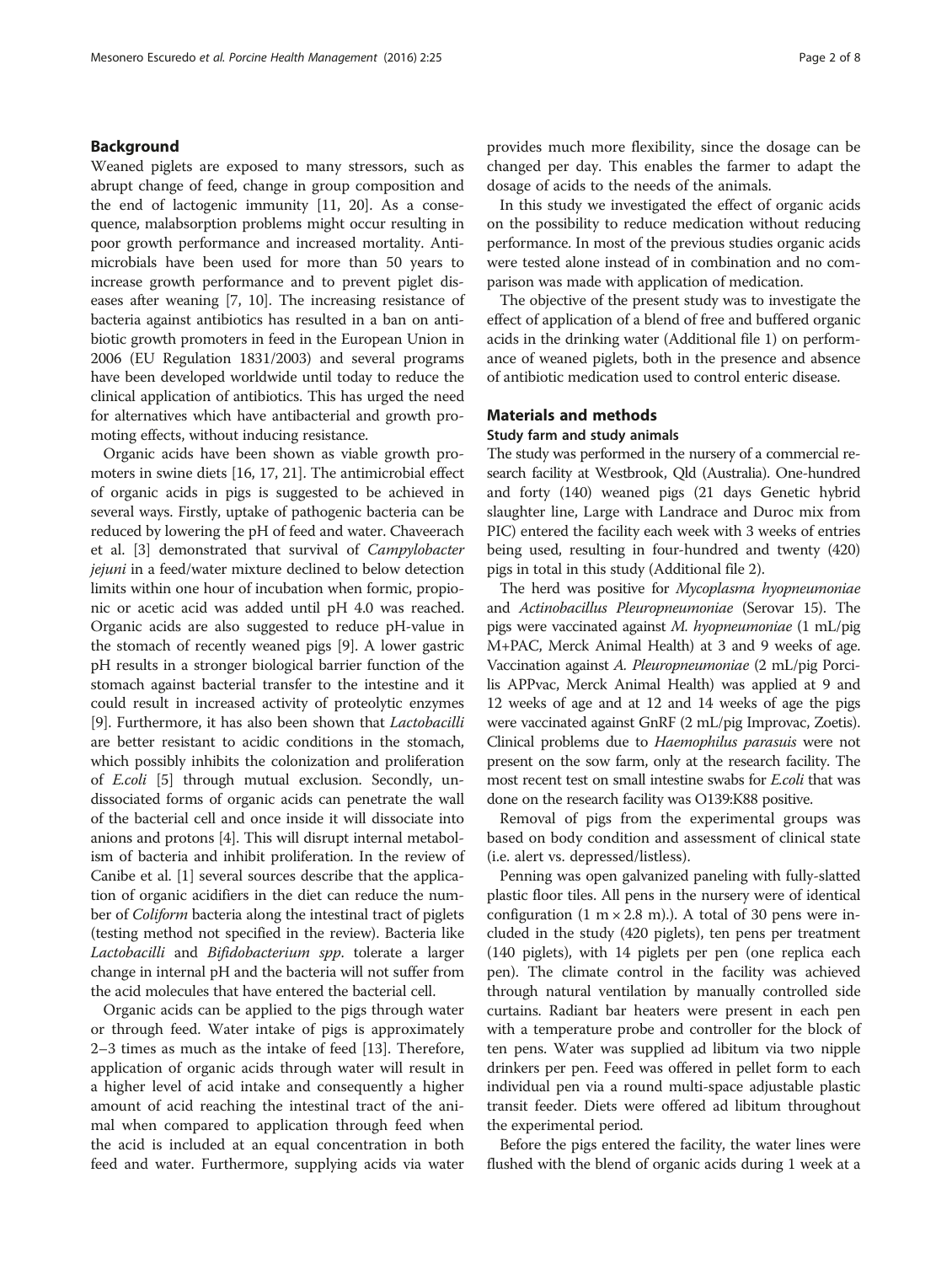dosage of 2 L per 1000 L of water in order to start with a clean drinking water system.

#### Experimental design

Upon entry, pigs were sexed and graded into large, medium and small pigs and assigned a pen  $(n = 14)$ . Pigs were weighed at pen-level (average entry weight  $6.1 \pm 0.14$  kg) and allocated to treatment using a randomized block design with sex, weight and entry date as blocking factors. All piglets in the study received feed medication with Amoxycillin trihydrate dosed at 400 ppm during the duration of the study to prevent problems with H. parasuis infections.

The below three treatments were applied:

- 1. NEO- Neomycin sulfate 300 ppm in feed
- 2. OA + NEO OA blend at 2 L/1,000 L of water + Neomycin sulfate 300 ppm in feed
- 3. OA OA blend at 2 L/1,000 L of drinking water

An individual block within the weaned facility consisted of ten pens per treatment with 14 pigs per pen. The block refers to the week of entry of the pigs, therefore we apply all treatments in all weeks as a way of accounting for this block. As we are applying, in this experiment, three treatments to ten pens each weeks, it's not always going to be possible to complete balance the treatments for weights. Whilst we are seeing main effects from treatments across the experiment, there is also a consistent block effect.

The organic acid blend consisted<sup>1</sup> of formic acid, acetic acid and ammonium formate and was delivered at the rate of 2 L /1,000 L of drinking water. This dosage was determined based on a water titration (Fig. 1). The water consumption was measured via individual water meters in each pen. Medications used in all treatments were administered in-feed under veterinary advice. Neomycin sulphate (600 mg/g – 0.5 kg/t (300 ppm) in feed) was applied to prevent problems with post-weaning E.coli infections.

Samplings occurred as a response to a period of increased morbidity or mortality on farm. Samples were obtained from euthanized pigs showing signs of significant ill-thrift. Two swabs from intestines showing gross pathology of E.coli infection were cultured and one lung swab was cultured from a set of lungs showing signs of congestion. Sensitivity test indicates E. coli was sensitive to Neomycin and Ceftiofur, but resistant to other antibiotics. No lung pathogens were cultured. Hemolytic E.coli was cultured from small intestine swabs, it was resistant to Amoxycillin, Apramycin, Florfenicol, Lincomycin and streptomycin combination, Trivetrin. The study lasted for 4 weeks.

# Parameters of comparison

## Average daily weight gain

Pens were weighed weekly and the average of the number of piglets in the pen was calculated, averaged over 7 days. ADG was calculated every 7 days, and was on the basis of average pig live weight of each pen at the start and the end of week.

## Feed conversion ratio

Weekly feed disappearance was calculated from feed deliveries and weighed refusal on the final day of the week. ADFI was calculated by dividing the total feed consumption in a week by the number of pig days. FCR is calculated by dividing ADFI by ADG.

#### **Morbidity**

Morbidity was determined by an extended period (3 days) of listlessness based on posture and behavior.

#### Data and statistical analyses

The null hypothesis was that the inclusion of OA to the drinking water could not enhance growth performance (i.e. body weight and feed conversion ratio) compared to treatment NEO nor reduce the reliance on medication.

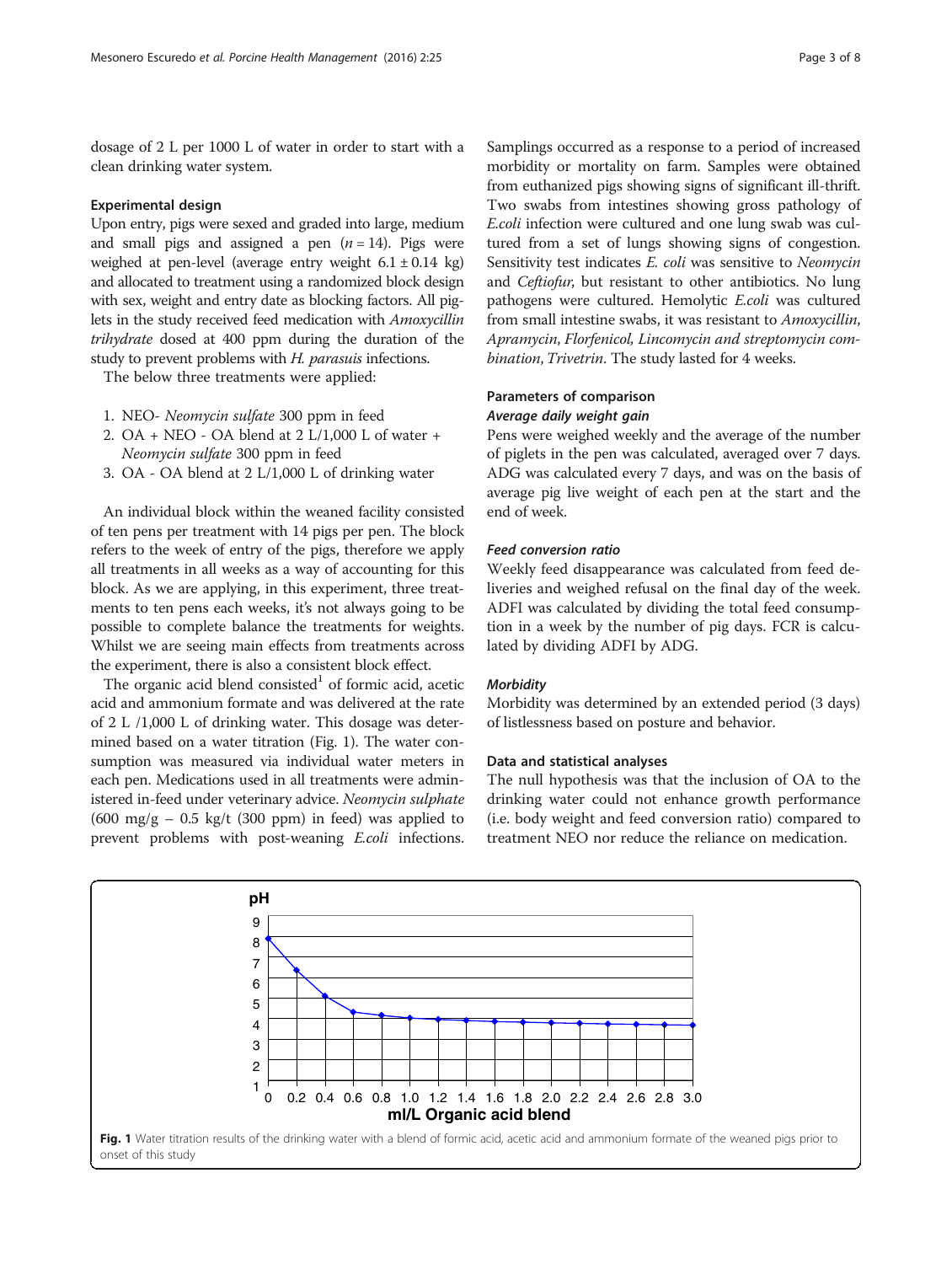Data were analyzed via an unbalanced ANOVA with week of entry as a blocking factor and entry weight as a covariate, pairwise differences between treatments were determined by LSD  $(P \le 0.05)$ . Removals were tested for significance via Chi-square analysis  $(P \le 0.05)$ . A sample size analysis (one-sided t-test; significance level 5 %; power 80 %) was ran in order to test the statistical power of the study and showed that the study had adequate sample size for the differences found.

Mortality analysis was done through Pearson's chi-square of sample distribution, comparing total deaths/removals and live pigs at the end of experimental period (GenStat 15<sup>th</sup> edition (VSN International, Hemel Hempstead, UK)).

#### Results

Pigs receiving the OA treatment were significantly heavier at the end of the experimental treatment than the NEO and  $OA + NEO$  treatments, with a difference of 1 Kg between the OA and NEO group (Table 1). The pigs from the OA treatment tended to grow faster than the NEO and OA + NEO treatments during each week, but the difference was only significant during week  $4 (P < 0.001)$ (Table [2](#page-4-0)). Over the total duration of the study average daily gain was higher for the OA treatment compared to the NEO and OA + NEO treatment  $(P < 0.001)$  (Table 1). There was no significant difference in feed intake between treatments over the complete duration of the trial or per week (Tables 1 & [2\)](#page-4-0). Over the total duration of the study, feed conversion ratio was significantly better for the OA treatment compared to the NEO and OA + NEO treatment (Table 1). Feed conversion ratio for the OA treatment improved by 1.0 compared to the NEO and OA + NEO treatment in week 1 ( $P$  <0.05), while in week 2 and 3 no significant differences were found. In the fourth week of the study feed conversion ratio was improved by 0.3 in the OA treatment compared to the NEO and OA + NEO group ( $P = 0.001$ ) (Table [2](#page-4-0)). In the results per week live weight in week 4, feed conversion ratio in week 1 and average daily gain in week 4 showed significant interactions with blocking factors (sex, weight and entry date). The cumulative data showed a significant interaction with blocking factors for FCR after week 1 and 2 and for average daily gain after week 4.

Pigs receiving the OA and the OA + NEO treatment in water had significantly higher water consumption than the NEO in weeks 3 and 4 (Table [3\)](#page-4-0).

Mortality and morbidity rates were highest in the group receiving the OA treatment ( $P$  <0.05). No difference was found between the NEO and OA + NEO treatment (Table 1).

## Discussion

In this study it was shown that application of organic acids in drinking water of piglets over a period of 4 weeks improved performance when levels of medication are reduced. Significant improvements are found in final weight, average daily gain and feed conversion ratio. An increase in mortality rates was found in the group with organic acids with reduced medication.

#### Weight and average daily gain

The increasing effects of organic acids on live weight and average daily gain are commonly seen in studies with organic acids in the diet. In general, literature data show a similar effect of dietary organic acids in young piglets. Kirchgessner et al. 1992 and Kim et al. 2004 found that supplementation of formic acid at levels up to 1.2 % in diets of weaning piglets of 6 to 12 kg of body weight improved growth rate to a maximum of 31 %. At concentrations higher than 1.2 % the effect of formic acid on growth was less efficient. Lawlor et al. [\[12\]](#page-6-0) demonstrated that increases in ADG occurred in response to inclusion of 0.2 % fumaric acid in the diet mainly in the initial 2 weeks post weaning, and confirmed that these

Table 1 Cumulative average daily gain (ADG), average daily feed intake (ADFI), feed conversion ratio (FCR) per week of 140 weaned piglets (21 days) supplied with or without an organic acid (OA) blend in the drinking water and with full or reduced medication program in the feed

|                             | Control            | $OA + NEO$         | OA                | <b>SED</b> | Trtmt   | <b>Block</b> | TxB   |
|-----------------------------|--------------------|--------------------|-------------------|------------|---------|--------------|-------|
| Live weight                 | $12.5^{\circ}$     | 12.8 <sup>a</sup>  | $13.5^{b}$        | 0.24       | < 0.001 | < 0.001      | 0.008 |
| ADG                         | 0.228 <sup>a</sup> | 0.238 <sup>a</sup> | $0.265^{\rm b}$   | 0.009      | < 0.001 | 0.008        | 0.008 |
| <b>ADFI</b>                 | 0.40               | 0.40               | 0.39              | 0.024      | 0.738   | 0.497        | 0.229 |
| <b>FCR</b>                  | $1.76^{\circ}$     | 1.70 <sup>a</sup>  | 1.46 <sup>b</sup> | 0.073      | 0.001   | 0.520        | 0.113 |
| Mortality                   | 0                  | 3                  | 3                 |            |         |              |       |
| Morbidity                   |                    | 4                  | 9                 |            |         |              |       |
| Total Mortality + Morbidity | ιSσ                | 7 <sub>ab</sub>    | 12 <sup>b</sup>   |            |         |              |       |

a,b<sub>Means</sub> in a row with different superscripts differ significantly (P <0.05); Removals were tested for significance via Chi-square analysis, χ2 (2,  $N = 140$ ) = 5.95,  $P = 0.051$ 

1. Control - Neomycin sulfate 300 ppm in feed

2. OA + NEO - OA blend at 2 L/1,000 L of water + Neomycin sulfate 300 ppm in feed

3. OA - OA blend at 2 L/1,000 L of water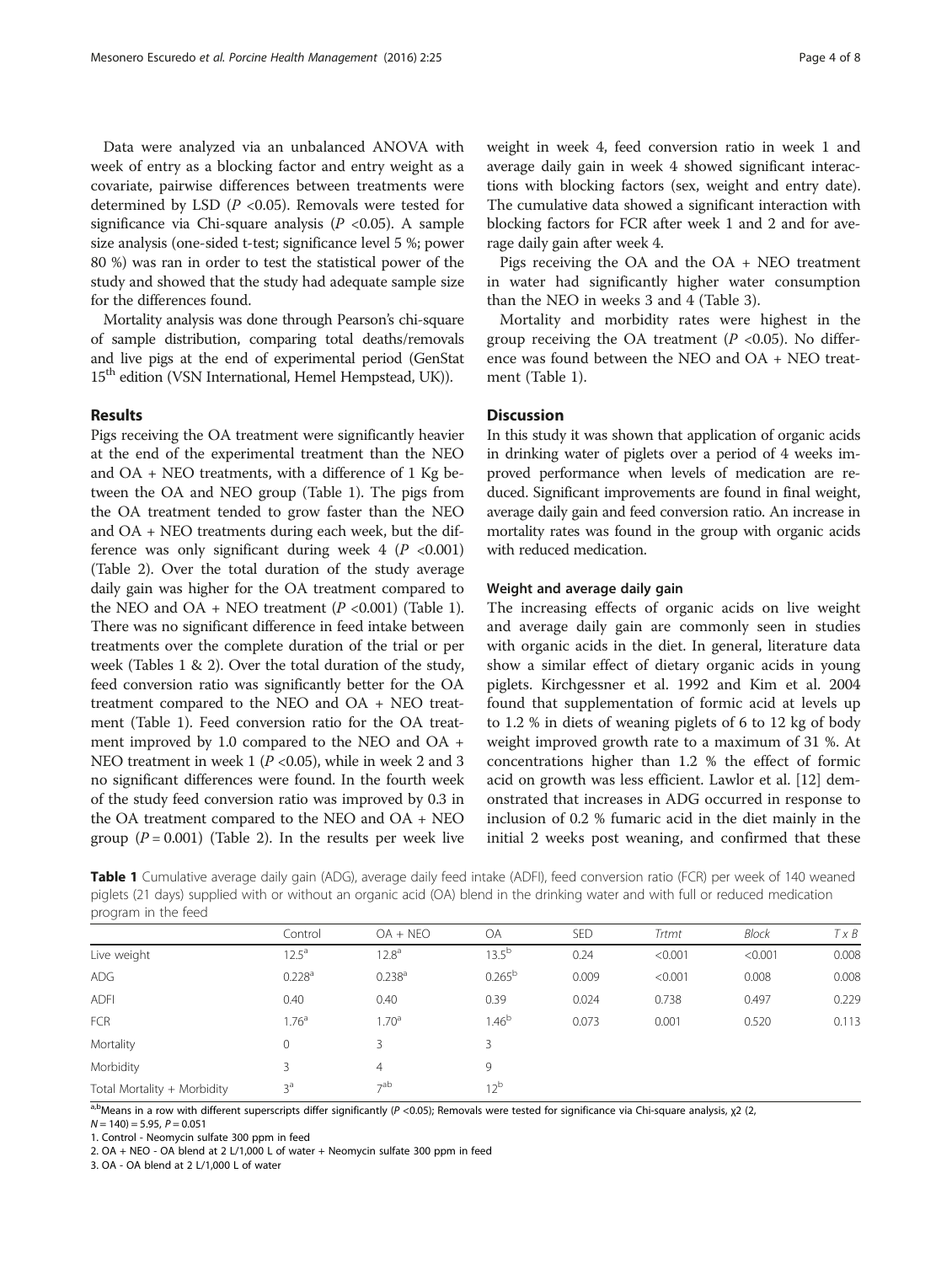<span id="page-4-0"></span>

| Table 2 Data per week with or without additives, with or without reducing antibiotics; Live weight, average daily gain (ADG),      |
|------------------------------------------------------------------------------------------------------------------------------------|
| average daily feed intake (ADFI), feed conversion ratio (FCR) per week of 140 weaned piglets (21 days) supplied with or without an |
| organic acid (OA) blend in the drinking water and with full or reduced medication program in the feed                              |

|             |             | Control            | $OA + NEO$         | OA                 | <b>SED</b> | Trtmt   | Block   | TxB   |
|-------------|-------------|--------------------|--------------------|--------------------|------------|---------|---------|-------|
| Live weight | Entry       | 6.2                | 6.1                | 6.0                | 0.37       | 0.893   | 0.266   | 0.809 |
|             | Week 1      | 6.5                | 6.5                | 6.7                | 0.08       | 0.074   | < 0.001 | 0.294 |
|             | Week 2      | 8.0 <sup>a</sup>   | 8.1 <sup>ab</sup>  | 8.3 <sup>b</sup>   | 0.12       | 0.026   | < 0.001 | 0.086 |
|             | Week 3      | 9.8 <sup>a</sup>   | 10.0 <sup>a</sup>  | 10.3 <sup>b</sup>  | 0.22       | 0.043   | < 0.001 | 0.188 |
|             | Week 4      | $12.5^{\circ}$     | $12.8^{\circ}$     | $13.5^{b}$         | 0.24       | < 0.001 | < 0.001 | 0.008 |
| Week 1      | ADG         | 0.052              | 0.056              | 0.076              | 0.012      | 0.081   | 0.073   | 0.310 |
|             | <b>ADFI</b> | 0.16               | 0.16               | 0.17               | 0.014      | 0.458   | 0.200   | 0.747 |
|             | FCR         | 3.51 <sup>a</sup>  | 3.04 <sup>ab</sup> | $2.48^{b}$         | 0.398      | 0.043   | 0.073   | 0.032 |
| Week 2      | ADG         | 0.218              | 0.220              | 0.232              | 0.010      | 0.182   | 0.003   | 0.108 |
|             | <b>ADFI</b> | 0.33               | 0.33               | 0.32               | 0.020      | 0.941   | 0.180   | 0.513 |
|             | FCR         | 1.53               | 1.49               | 1.40               | 0.079      | 0.151   | < 0.001 | 0.296 |
| Week 3      | ADG         | 0.266              | 0.282              | 0.298              | 0.018      | 0.145   | < 0.001 | 0.399 |
|             | <b>ADFI</b> | 0.48               | 0.48               | 0.45               | 0.032      | 0.467   | 0.780   | 0.144 |
|             | FCR         | 1.84               | 1.73               | 1.54               | 0.115      | 0.059   | < 0.001 | 0.508 |
| Week 4      | ADG         | 0.403 <sup>a</sup> | 0.419 <sup>a</sup> | 0.478 <sup>b</sup> | 0.018      | < 0.001 | 0.003   | 0.015 |
|             | <b>ADFI</b> | 0.64               | 0.67               | 0.63               | 0.041      | 0.475   | 0.256   | 0.145 |
|             | <b>FCR</b>  | 1.62 <sup>a</sup>  | 1.62 <sup>a</sup>  | $1.31^{b}$         | 0.081      | 0.001   | 0.022   | 0.099 |
|             |             |                    |                    |                    |            |         |         |       |

1. Control - Neomycin sulfate 300 ppm in feed

2. OA + NEO - OA blend at 2 L/1,000 L of water + Neomycin sulfate 300 ppm in feed

3. OA - OA blend at 2 L/1,000 L of water

a,b Means in a row with different superscripts differ significantly (P<0.05); ADG, average daily gain; ADFI, average daily feed intake; FCR, feed conversion ratio; SED, standard error of difference of the means

effects have been noted previously by Radecki et al. [[18](#page-7-0)] and Giesting et al. [\[6](#page-6-0)]. It has been suggested that the improvement in growth is the result of a reduced pH in the stomach induced by the organic acids. As a result, there is a better barrier function of the stomach against harmful bacteria to enter into the small intestine and a more efficient protein digestion [[9,](#page-6-0) [22](#page-7-0)]. In a metaanalysis by Partanen and Mroz [\[17](#page-7-0)], it was shown that organic acids generally improved growth performance of piglets, but the effects vary greatly. Reasons for the varying results relate to dosage and type of acids used, composition of basal diet, age of piglets, and existing levels of performance [\[19](#page-7-0)]. The latter might also explain the interaction found between treatment and block for live weight and average daily gain in weekly and cumulative data.

#### Feed intake

Feed intake was not affected as a result of the OA and OA + NEO treatment in the current study. The organic acids were applied in the drinking water instead of in the feed, therefore less effects on feed intake could be expected compared to when the acids would have been applied in the feed. Several former studies report on the effect of acids in the feed on feed intake. Lawlor et al. [[12\]](#page-6-0) showed that in two out of three experiments feed intake was not affected by feeding diets containing fumaric acid or calcium formate. Increases in feed intake and average daily gain were mainly found in the initial 2 weeks after weaning [[17](#page-7-0)]. Literature data indicate that a higher feed intake might be related to better diet palatability [\[17](#page-7-0)], but the extent of the effect is dependent on the type of organic acid added. The sources used in the

Table 3 Water consumption L/pen/week; Water usage of 140 weaned piglets (21 days) supplied with or without an organic acid (OA) blend in the drinking water and with full or reduced medication program in the feed (L/pen/week)

|                   |        | Control        | Control + OAs | $OAs + red$ . | SED  | Treatment | Block | Г x B |  |
|-------------------|--------|----------------|---------------|---------------|------|-----------|-------|-------|--|
| Water consumption | Week 1 |                | 8.4           | 9.2           | 2.05 | 0.628     | 0.005 | 0.967 |  |
|                   | Week 2 | 8.7            | 17.2          | 3.9           | 3.61 | 0.079     | 0.021 | 0.639 |  |
|                   | Week 3 | $11.4^{\circ}$ | $24.5^{b}$    | $23.8^{b}$    | 3.67 | 0.004     | 0.691 | 0.416 |  |
|                   | Week 4 | 13.9ª          | $31.6^{b}$    | $28.4^{b}$    | 5.65 | 0.014     | 0.880 | 0.824 |  |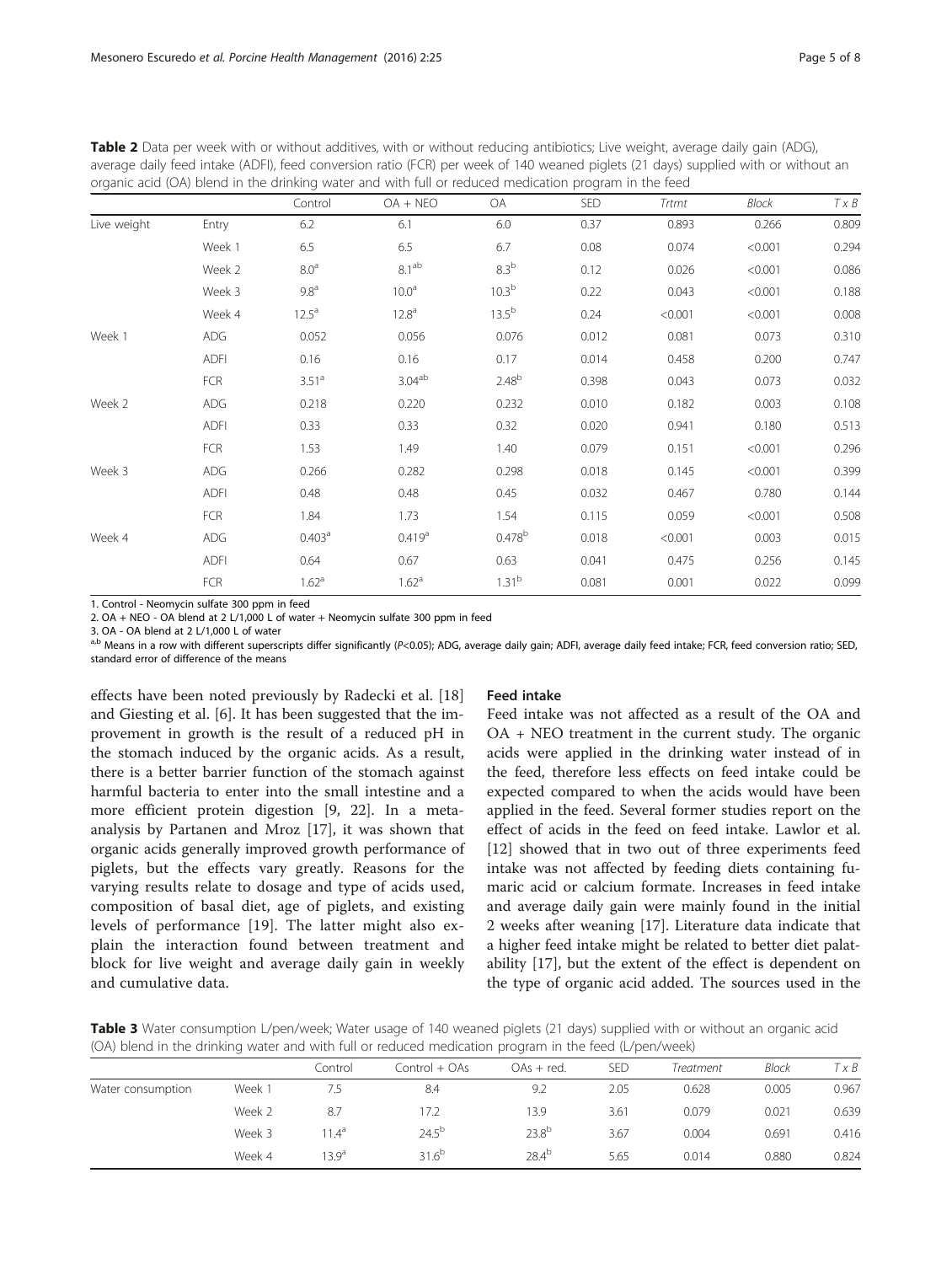## Table 4 Basic feed formula data

|                                                 |                                    |                  |           |                                   | Formula basic data              |                       |                               |                     |                              |                      |  |           |
|-------------------------------------------------|------------------------------------|------------------|-----------|-----------------------------------|---------------------------------|-----------------------|-------------------------------|---------------------|------------------------------|----------------------|--|-----------|
|                                                 |                                    |                  |           | -------------------------------   |                                 |                       |                               |                     |                              |                      |  |           |
|                                                 | Code                               | $\cdot$ $114000$ |           | Name: COMMERCIAL CREEP 5-15KG V11 |                                 |                       |                               |                     |                              |                      |  |           |
|                                                 |                                    |                  |           |                                   |                                 |                       |                               |                     |                              |                      |  |           |
|                                                 |                                    |                  |           |                                   |                                 |                       |                               |                     |                              |                      |  |           |
|                                                 |                                    | Raw material     |           |                                   | $\%$                            |                       | [Kq]                          |                     |                              |                      |  |           |
|                                                 |                                    |                  |           |                                   |                                 |                       |                               |                     |                              |                      |  |           |
|                                                 | 14240 WHEAT 13.0                   |                  |           |                                   |                                 | 53.838333             | 807.575                       |                     |                              |                      |  |           |
|                                                 | 16550 BISCUIT MEAL 8.0             |                  |           |                                   |                                 | 10.666667             | 160.0                         |                     |                              |                      |  |           |
|                                                 | 34600 SOYBEAN MEAL 46.0            |                  |           |                                   |                                 | 8.533333              | 128.0                         |                     |                              |                      |  |           |
|                                                 | 40160 DRIED BOVINE PLASMA          |                  |           |                                   | 3.0                             |                       | 45.0                          |                     |                              |                      |  |           |
|                                                 | 40680 MEAT MEAL 51.0               |                  |           |                                   |                                 | 7.0                   | 105.0                         |                     |                              |                      |  |           |
|                                                 | 41483 PERFECT DIGEST FPI SD        |                  |           |                                   |                                 | 2.0                   | 30.0                          |                     |                              |                      |  |           |
|                                                 | 43170 CHOCOLATE MILK POWDER        |                  |           |                                   | 10.0                            |                       | 150.0                         |                     |                              |                      |  |           |
|                                                 | 45581 STOCKFEED BLENDED OIL        |                  |           |                                   |                                 | 2.733333              | 41.0                          |                     |                              |                      |  |           |
|                                                 | 49017 MONOSODIUM GLUTAMATE         |                  |           |                                   |                                 | 0.675                 | 10.125                        |                     |                              |                      |  |           |
|                                                 | 51610 ZINC OXIDE                   |                  |           |                                   |                                 | 0.3                   | 4.5                           |                     |                              |                      |  |           |
|                                                 | 52810 CHOLINE CHLORIDE 60%         |                  |           |                                   |                                 | 0.093333              | 1.4                           |                     |                              |                      |  |           |
|                                                 | 52950 BETAINE (BETAFIN)            |                  |           |                                   | 0.1                             |                       | 1.5                           |                     |                              |                      |  |           |
|                                                 | 53020 M.H.A.Calcium                |                  |           |                                   |                                 | 0.113333              | 1.7                           |                     |                              |                      |  |           |
|                                                 | 53100 LYSINE HCL                   |                  |           |                                   |                                 | 0.3                   | 4.5                           |                     |                              |                      |  |           |
|                                                 | 53200 L-THREONINE                  |                  |           |                                   |                                 | 0.073333              | 1.1                           |                     |                              |                      |  |           |
|                                                 | 53800 ROVABIO XYLAN                |                  |           |                                   |                                 | 0.053333              | 0.8                           |                     |                              |                      |  |           |
|                                                 | 58705 BIOTRONIC TOP3               |                  |           |                                   | 0.1                             |                       | 1.5                           |                     |                              |                      |  |           |
|                                                 | 59060 PIGORTEK 6661                |                  |           |                                   |                                 | 0.02                  | 0.3                           |                     |                              |                      |  |           |
|                                                 | 61750 BIOFIX/MYCOFIX PLUS (BIOMIN) |                  |           |                                   |                                 | 0.2                   | 3.0                           |                     |                              |                      |  |           |
|                                                 | 90100 BN STARTER PREMIX            |                  |           |                                   | 0.2                             |                       | 3.0                           |                     |                              |                      |  |           |
|                                                 |                                    |                  |           |                                   |                                 |                       | ----------------------------- |                     |                              |                      |  |           |
|                                                 |                                    |                  |           |                                   |                                 | 100.0                 | 1500.0                        |                     |                              |                      |  |           |
|                                                 |                                    |                  |           |                                   |                                 |                       | -------------- -------------  |                     |                              |                      |  |           |
|                                                 |                                    |                  |           |                                   |                                 |                       |                               |                     |                              |                      |  |           |
|                                                 |                                    |                  |           |                                   |                                 | Analysis              |                               |                     |                              |                      |  |           |
|                                                 |                                    |                  |           |                                   |                                 |                       |                               |                     |                              |                      |  |           |
| [VOLUME] %                                      | $\sim 100$                         |                  | 100.0     | PHENYL                            | $\frac{p}{20}$                  | $\sim$ 100 $\sim$     |                               | 0.839339 W3 FA      | $\qquad \qquad \circledcirc$ | $\sim 10$            |  | 0.131976  |
| DRYMATTER %                                     | $\mathcal{L}$                      |                  | 90.83835  | THREONINE %                       |                                 | $\mathcal{L}$         | 0.866963                      | W6_FA               | $\frac{1}{3}$                | $\pm$                |  | 2.147307  |
| MOISTURE<br>- 8                                 | $\sim$                             |                  | 9.060117  | TRYPTOPHAN %                      |                                 | $\sim$                | 0.239371                      |                     | $W3+W6$ FA $\&$              | $\mathcal{L}$ .      |  | 1.049282  |
| $-8$<br>PROTEIN                                 | $\sim$                             |                  | 21.751422 | $M+C$                             | $\frac{\partial}{\partial \nu}$ | $\sim$                | 0.791418                      |                     | #FAW6:W3                     | $\mathbf{r}$         |  | 16.270474 |
| C FIBRE<br>$\frac{1}{2}$                        | $\pm$ .                            |                  | 1.97811   | CALCIUM                           | $\frac{\partial}{\partial \nu}$ | $\sim$                | 0.91915                       |                     | C18:2W6LIN %                 | $\div$               |  | 0.915307  |
| DE_PIG_MJ MJ/KG                                 | $\pm$                              |                  | 15.003593 | PHOSPHORUS %                      |                                 | $\sim$                | 0.766807                      |                     | #AILYS/DEP                   | $\ddot{\phantom{a}}$ |  | 0.078837  |
| DE_PIG_MC MCAL/KG                               | $\sim 10$                          |                  | 2.703341  | AV PHOS                           | $-8$                            | $\sim$                | 0.547135                      |                     | #MET/LYS                     | $\ddot{\phantom{a}}$ |  | 0.304242  |
| <b>LEUCINE</b><br>$\frac{\partial}{\partial t}$ | $\mathcal{I}^{\pm}$                |                  | 1.594357  | #CAL/PHO                          |                                 | $\sim$                |                               | 1.198672 #M+C/LYS   |                              | $\cdot$              |  | 0.56791   |
| ISOLEUCINE %                                    | $\mathcal{L}$                      |                  | 0.816991  | #CAL/AVPHO                        |                                 | $\sim$                |                               | $1.679933$ #TRY/LYS |                              | $\ddot{\phantom{a}}$ |  | 0.171769  |
| $\mathbb{S}$<br>LYSINE                          | $\mathcal{L}^{\pm}$                |                  | 1.393563  | CHOLINE                           | MG/KG                           | $\mathcal{L}$         | 1507.506667                   |                     | #THR/LYS                     | $\ddot{\phantom{a}}$ |  | 0.62212   |
| $^{\circ}$<br>METHION                           | $\sim$                             |                  | 0.42398   | FAT/EE                            | $\%$                            | $\mathbb{Z}^{\times}$ | 8.499928                      |                     | #ISO/LYS                     | $\ddot{\phantom{a}}$ |  | 0.586261  |

review of Partanen and Mroz [[17](#page-7-0)] indicate that in general formic acids and formates have a positive effect, fumaric no effect and citric acid had a negative effect.

## Feed conversion ratio

Overland et al. [[15](#page-7-0)] found that dietary addition of formic, benzoic and sorbic acid in the diet significantly improved FCR compared with a NEO group without dietary organic acids. Canibe (2005) demonstrated that pigs in the growth phase of 27 to 99 kg BW had a better G:F when supplemented with formic acid than those fed a diet without formic acid (392 g/kg vs. 351 g/kg respectively,  $P = 0.02$ ). The more efficient utilization of feed is also expected to be the result of the stronger pH reduction and consequent increase in level of active protein digestion enzymes in the stomach.

## Water consumption

In the present study, water consumption of the piglets was higher for the OA and OA + NEO, with significant differences found in week 3 and 4 of the study. Houben et al. [[8](#page-6-0)] found that water consumption of pigs supplied with water with a low pH-value (3.4–3.8) was clearly higher compared to pigs supplied with non-acidified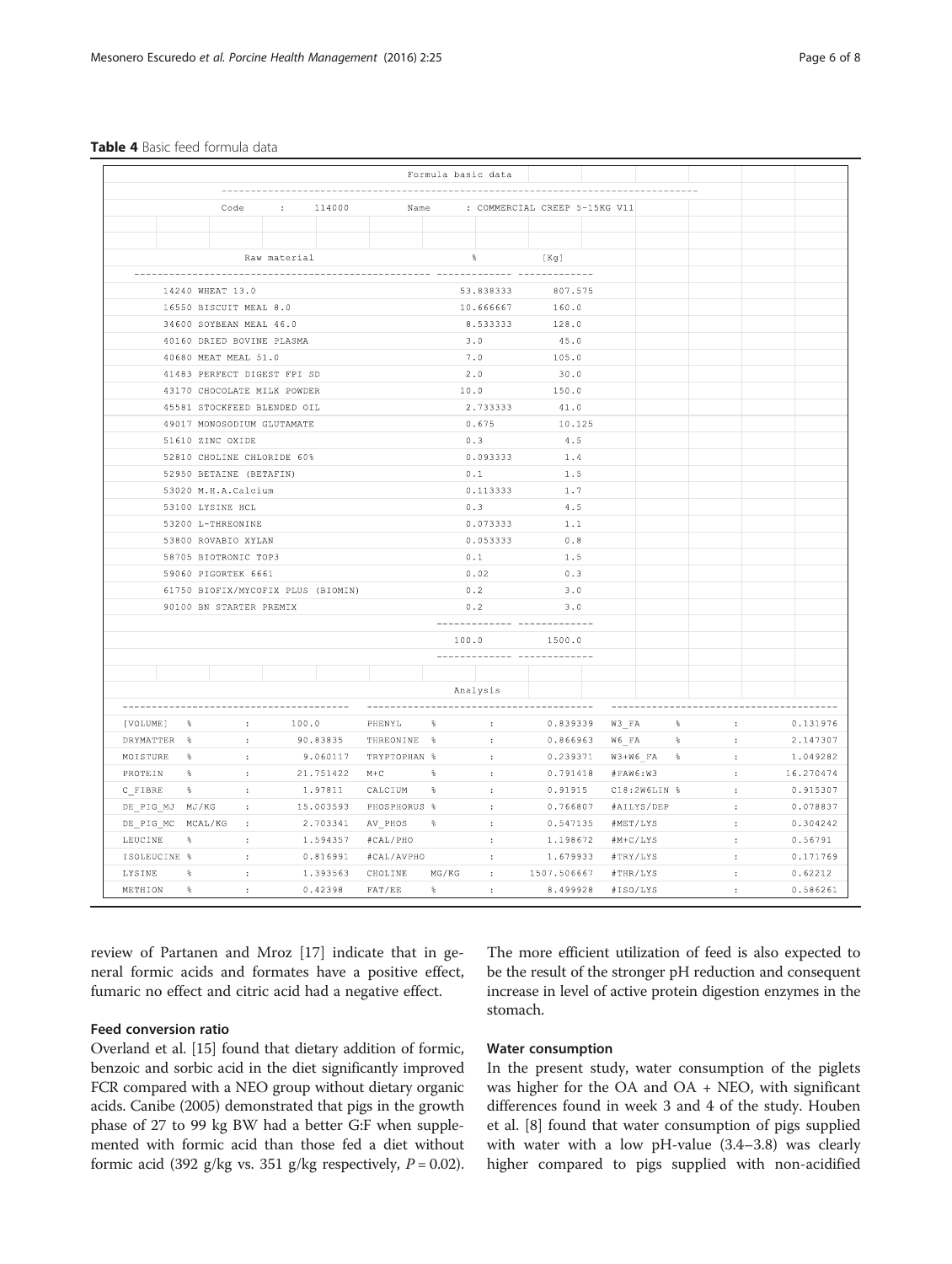<span id="page-6-0"></span>water (pH value 6.7–7.8). It is not clear from the present study if the higher intake is the result of a better palatability because of the acids, since no opportunity was given for choosing between acidified and non-acidified water and the sodium content of water differed between treatments.

## Mortality and medication

Mortality was significantly higher for the OA with reduced medication treatment compared to the full medication treatment and the control. Gross post-mortems on farm were consistent with H. parasuis in two deaths in NEO + OA and three deaths in Selko-pH treatment. 1 death within the NEO + OA treatment was not able to be determined through post-mortem. This shows that the mortality was due to causes that cannot be controlled by organic acids.

#### Limitations of the study

In the current study only one piglet herd was included, which may affect the results compared to when multiple herds from different origin are used since the animals can have a different status at the start of the trial. Because there was no control treatment without antibiotics, there is no data about the performance of pigs without any treatment.

The first 4 weeks are the most important in the growth and development of piglets, therefore only these weeks were included in the trial. Therefore, there are no data available on the weeks after that.

No data is available on the microbiota composition and pathogenic bacteria levels in the feces of the pigs, therefore no conclusion can be given on the effect of the OA or OA + NEO treatments on the microbial balance of the pigs. In the literature several sources indicate a positive effect of organic acids on the microbiota of pigs [2, [14, 15, 23](#page-7-0)].

#### Conclusions

The use of a blend of free and buffered organic acids improved live weight, ADG and FCR compared to a combination of the blend of acids with Neomycin against post-weaning E. coli infections during the first month after weaning. This implies that OA could be used as a valid alternative for antibiotic medication in pigs postweaning. The treatment also increased the drinking water intake. Further research should be conducted including more herds with different management practices to confirm the present results, and to elucidate the mechanisms that are responsible for the beneficial effects.

## **Endnotes**

 $135%$  formic acid, 9 % acetic acid, 25 % ammonium formate, <1 % copper sulphate.

## Additional files

[Additional file 1:](dx.doi.org/10.1186/s40813-016-0043-0) Water analysis. (PDF 330 kb) [Additional file 2:](dx.doi.org/10.1186/s40813-016-0043-0) Facility Pictures. (ZIP 2811 kb)

#### Acknowledgements

Thanks to Christine Clark and Jess Naylor from Auspac (Australia) for their support looking for the facility, compiling the data, plus patience and professionalism.

#### Authors' contributions

JAME, YvdH, JC, DM. All authors read and approved the final manuscript.

#### Competing interests

The case was performed by an independent commercial research facility at Westbrook, QLd (Australia), founded by AusPac Ingredients (Australia), Trouw nutrition Asia (Indonesia) and Nutreco (The Netherlands).

#### Consent for publication

Consent to participate under the Ethics, consent and permissions. Confirming that consent to publish has been obtained to report data.

#### Ethics approval and consent to participate

Statement of ethics approval with the committee's reference number: Approval sought through CHM Alliance AEC (CHM PP 58/14).

#### Author details

<sup>1</sup> Resident European College of Porcine Health Management, University of Ghent, Ghent, Belgium. <sup>2</sup>Nutreco BV, Trouw Nutrition Selko, Jellinghausstraat 24, Tilburg, P.O. Box 42175004 JE Tilburg, The Netherlands. <sup>3</sup>Howells Veterinary Services, Easingwold, UK. <sup>4</sup> Faculty of Veterinary Medicine, Department of Reproduction, Obstetrics and Herd Health, Unit Porcine Health Management, Ghent University, Salisburylaan 133, B-9820 Merelbeke, Belgium.

#### Received: 28 April 2016 Accepted: 12 August 2016 Published online: 16 October 2016

#### References

- 1. Canibe N, Engberg RM, Jensen BB. An overview of the effect of organic acids on gut flora and gut health. Workshop proceedings; Alternatives to feed antibiotics and coccidiostats in pigs and poultry (AFAC). 2001.
- 2. Canibe N, Hojberg O, Hojsgaard S, Jensen BB. Feed physical form and formic acid addition to the feed affect the gastrointestinal ecology and growth performance of growing pigs. J Anim Sci. 2005;83:1287–302.
- 3. Chaveerach P, Keuzenkamp DA, Urlings HAP, Lipman LJA, van Knapen F. In vitro study on the effect of organic acids on Campylobacter jejuni/coli populations in mixtures of water and feed. Poult Sci. 2002;81:621–8.
- 4. Cherrington CA, Hinton M, Chopra I. Effect of short chain organic acids on macromolecular synthesis in Escherichia coli. J Bacteriol. 1990;68:69–74.
- 5. Fuller R. The importance of Lactobacilli in maintaining normal microbial balance in the crop. Br Poult Sci. 1977;18:85–94.
- 6. Giesting DW, Roos MA, Easter RA. Evaluation of the effect of fumaric acid and sodium bicarbonate addition on performance of starter pigs fed diets of different types. J Anim Sci. 1991;69:2489–96.
- 7. Gustafson RH, Bowen RE. Antibiotic use in animal agriculture. J Appl Microbiol. 1997;83:531–41.
- 8. Houben MAM, van Nes A, Tobias TJ. Water palatability, a matter of taste. Porcine Health Management. 2015;1–10.
- 9. Kim YY, Kil DY, Oh HK, Han IK. Acidifier as an alternative material to antibiotics in animal feed. Asian-Aust J Anim Sci. 2004;18:1048–60.
- 10. Kim HB, Borewicz K, White BA, Singer RS, Sreevatsan S, Tu ZJ, Isaacson RE. Microbial shifts in the swine distal gut in response to the treatment with antimicrobial growth promoter, tylosin. PNAS. 2012;109:15485–90.
- 11. Lallès JP, Bosi P, Smidt H, Stokes CR. Nutritional management of gut health in pigs around weaning. Proc Nutr Soc. 2007;66:260–8.
- 12. Lawlor PG, Lynch PB, Caffrey PJ. Effect of fumaric acid, calcium formate and mineral levels in diets on the intake and growth performance of newly weaned pigs. Irish J Agr Food Res. 2006;45:61–71.